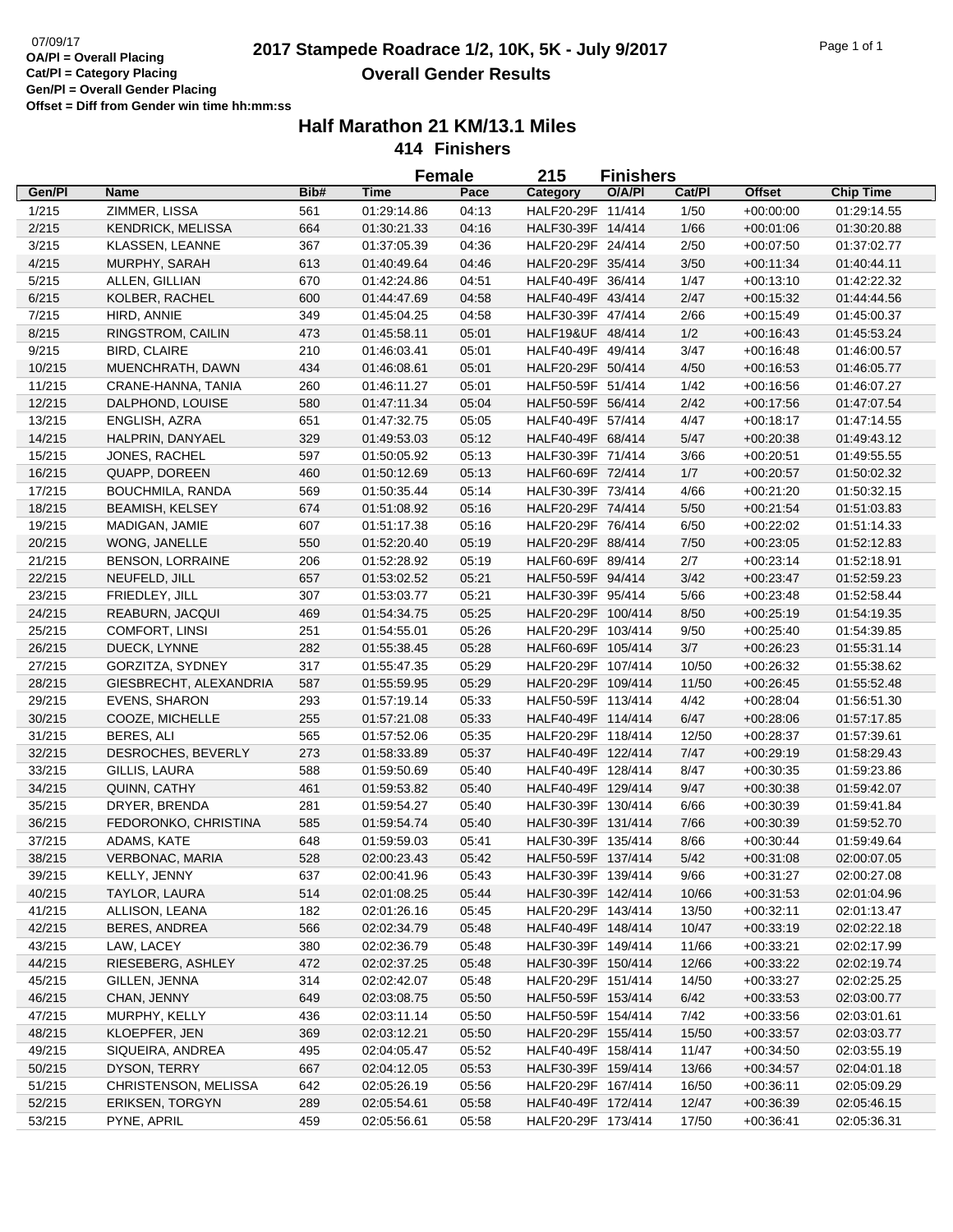# 07/09/17<br>**2017 Stampede Roadrace 1/2, 10K, 5K - July 9/2017** Page 2 of 2 **Overall Gender Results**

|         |                         |      |             | <b>Female</b> | 215                | <b>Finishers</b> |        |               |                  |
|---------|-------------------------|------|-------------|---------------|--------------------|------------------|--------|---------------|------------------|
| Gen/Pl  | Name                    | Bib# | <b>Time</b> | Pace          | Category           | O/A/PI           | Cat/Pl | <b>Offset</b> | <b>Chip Time</b> |
| 54/215  | FAH, CATHERINE          | 584  | 02:06:09.53 | 05:58         | HALF40-49F 175/414 |                  | 13/47  | $+00.36.54$   | 02:06:05.01      |
| 55/215  | MENEGHINI, JULIE        | 611  | 02:06:09.63 | 05:58         | HALF50-59F 176/414 |                  | 8/42   | $+00:36:54$   | 02:06:05.07      |
| 56/215  | SUPERSAD, AMBER         | 511  | 02:06:13.53 | 05:58         | HALF30-39F 177/414 |                  | 14/66  | $+00:36:58$   | 02:05:53.07      |
| 57/215  | WONG, MARNIE            | 551  | 02:06:13.77 | 05:58         | HALF30-39F 178/414 |                  | 15/66  | $+00:36:58$   | 02:05:53.01      |
| 58/215  | <b>BEDFORD, NICOLE</b>  | 203  | 02:06:28.95 | 05:59         | HALF30-39F 181/414 |                  | 16/66  | $+00:37:14$   | 02:06:15.45      |
| 59/215  | WHITE, MARNIE           | 544  | 02:06:39.76 | 06:00         | HALF40-49F 183/414 |                  | 14/47  | $+00:37:24$   | 02:06:12.71      |
| 60/215  | LU, TINA                | 396  | 02:06:45.62 | 06:00         | HALF40-49F 185/414 |                  | 15/47  | $+00:37:30$   | 02:06:39.71      |
| 61/215  | MCLEAN, BARBARA         | 414  | 02:06:48.90 | 06:00         | HALF30-39F 186/414 |                  | 17/66  | $+00:37:34$   | 02:06:37.95      |
| 62/215  | BOTELHO, JILL           | 220  | 02:06:58.19 | 06:01         | HALF30-39F 187/414 |                  | 18/66  | $+00:37:43$   | 02:06:39.39      |
| 63/215  | LOKANC, SABINA          | 394  | 02:07:26.29 | 06:02         | HALF40-49F 188/414 |                  | 16/47  | $+00:38:11$   | 02:07:15.04      |
| 64/215  | PETCH, SUSAN            | 453  | 02:07:39.88 | 06:03         | HALF60-69F 190/414 |                  | 4/7    | $+00:38:25$   | 02:07:28.93      |
| 65/215  | <b>MCLAWS, NICOLE</b>   | 413  | 02:07:49.67 | 06:03         | HALF30-39F 192/414 |                  | 19/66  | $+00:38:34$   | 02:07:32.77      |
| 66/215  | <b>BLACKER, WILLOW</b>  | 215  | 02:07:56.84 | 06:03         | HALF20-29F 193/414 |                  | 18/50  | $+00:38:41$   | 02:07:38.52      |
| 67/215  | MORRISH, ALICIA         | 428  | 02:09:24.71 | 06:08         | HALF40-49F 199/414 |                  | 17/47  | $+00:40:09$   | 02:09:06.39      |
| 68/215  | WATT, CATHY             | 538  | 02:09:33.93 | 06:08         | HALF30-39F 202/414 |                  | 20/66  | $+00:40:19$   | 02:09:21.08      |
| 69/215  | POLL, NATASHA           | 457  | 02:09:38.34 | 06:08         | HALF30-39F 203/414 |                  | 21/66  | $+00:40:23$   | 02:09:24.14      |
|         | GAUDET, MELINDA         |      |             |               |                    |                  |        |               |                  |
| 70/215  |                         | 312  | 02:09:39.72 | 06:08         | HALF30-39F 204/414 |                  | 22/66  | $+00:40:24$   | 02:09:32.65      |
| 71/215  | WARNER, CAROLINE        | 537  | 02:09:55.23 | 06:09         | HALF30-39F 205/414 |                  | 23/66  | $+00:40:40$   | 02:09:40.45      |
| 72/215  | <b>GAHNE, STINA</b>     | 309  | 02:09:59.30 | 06:09         | HALF30-39F 206/414 |                  | 24/66  | $+00:40:44$   | 02:09:44.89      |
| 73/215  | DEMETRICK, MELANIE      | 271  | 02:09:59.69 | 06:09         | HALF20-29F 207/414 |                  | 19/50  | $+00:40:44$   | 02:09:42.38      |
| 74/215  | <b>BROOKS, SUZANNE</b>  | 225  | 02:10:21.59 | 06:10         | HALF50-59F 209/414 |                  | 9/42   | $+00:41:06$   | 02:10:10.35      |
| 75/215  | SWANSON, KENDA          | 635  | 02:11:06.28 | 06:12         | HALF30-39F 211/414 |                  | 25/66  | $+00.41:51$   | 02:10:58.00      |
| 76/215  | KIME, SHAUNA            | 364  | 02:11:08.59 | 06:12         | HALF20-29F 212/414 |                  | 20/50  | $+00:41:53$   | 02:10:51.77      |
| 77/215  | <b>HARRISON, TRICIA</b> | 339  | 02:11:11.11 | 06:13         | HALF60-69F 214/414 |                  | $5/7$  | $+00:41:56$   | 02:10:58.38      |
| 78/215  | <b>VERBONAC, KIERA</b>  | 527  | 02:11:18.91 | 06:13         | HALF20-29F 215/414 |                  | 21/50  | $+00:42:04$   | 02:11:02.09      |
| 79/215  | DECROM, AIMEE           | 270  | 02:11:29.27 | 06:13         | HALF30-39F 217/414 |                  | 26/66  | $+00:42:14$   | 02:11:14.49      |
| 80/215  | SHEPHERD, ALISON        | 494  | 02:11:52.72 | 06:15         | HALF50-59F 218/414 |                  | 10/42  | $+00:42:37$   | 02:11:34.13      |
| 81/215  | <b>BELL, CARA</b>       | 204  | 02:11:53.16 | 06:15         | HALF30-39F 219/414 |                  | 27/66  | $+00:42:38$   | 02:11:27.11      |
| 82/215  | SHAW, MARIAH            | 493  | 02:11:56.75 | 06:15         | HALF30-39F 220/414 |                  | 28/66  | $+00:42:41$   | 02:11:47.02      |
| 83/215  | GUIRY, KATRINA          | 324  | 02:12:08.73 | 06:15         | HALF30-39F 221/414 |                  | 29/66  | $+00:42:53$   | 02:11:58.24      |
| 84/215  | VO-TIGLEY, EMILIE       | 660  | 02:12:26.61 | 06:16         | HALF40-49F 222/414 |                  | 18/47  | $+00:43:11$   | 02:12:16.71      |
| 85/215  | CRONK, CHELSEY          | 262  | 02:12:38.74 | 06:17         | HALF20-29F 226/414 |                  | 22/50  | $+00:43:23$   | 02:12:19.67      |
| 86/215  | DIFRANCESCO, LISA       | 275  | 02:12:43.11 | 06:17         | HALF50-59F 228/414 |                  | 11/42  | $+00:43:28$   | 02:12:25.51      |
| 87/215  | YOUNG, ERRILYNN         | 557  | 02:13:09.45 | 06:18         | HALF20-29F 230/414 |                  | 23/50  | $+00:43:54$   | 02:13:06.33      |
| 88/215  | WHELAN, KATHRYN         | 541  | 02:13:28.01 | 06:19         | HALF40-49F 232/414 |                  | 19/47  | $+00:44:13$   | 02:13:11.99      |
| 89/215  | LAM, CHRISTINA          | 379  | 02:13:31.13 | 06:19         | HALF20-29F 234/414 |                  | 24/50  | $+00.44:16$   | 02:13:22.72      |
| 90/215  | HARDY, KATHERINE        | 336  | 02:13:43.22 | 06:20         | HALF40-49F 236/414 |                  | 20/47  | $+00:44:28$   | 02:13:28.72      |
| 91/215  | <b>BALINSKI, AMANDA</b> | 196  | 02:13:46.67 | 06:20         | HALF30-39F 238/414 |                  | 30/66  | $+00.44.31$   | 02:13:25.32      |
| 92/215  | HENDERSON, LAURA        | 346  | 02:13:47.05 | 06:20         | HALF30-39F 239/414 |                  | 31/66  | $+00:44:32$   | 02:13:25.14      |
| 93/215  | SWITZER, MELODY         | 627  | 02:14:13.35 | 06:21         | HALF50-59F 241/414 |                  | 12/42  | $+00:44:58$   | 02:13:59.73      |
| 94/215  | MAINS, MARIE            | 399  | 02:14:29.08 | 06:22         | HALF30-39F 242/414 |                  | 32/66  | $+00:45:14$   | 02:14:15.24      |
| 95/215  | CONNOLLY, CATHERINE     | 253  | 02:14:29.22 | 06:22         | HALF20-29F 243/414 |                  | 25/50  | $+00:45:14$   | 02:14:16.20      |
| 96/215  | CHAMBLIN, SAMANTHA      | 237  | 02:14:40.44 | 06:22         | HALF30-39F 245/414 |                  | 33/66  | $+00:45:25$   | 02:14:31.42      |
| 97/215  | SAASTAD, CHANDI         | 480  | 02:14:58.64 | 06:23         | HALF20-29F 247/414 |                  | 26/50  | $+00.45.43$   | 02:14:33.16      |
| 98/215  | OMAN, SANDY             | 446  | 02:15:09.54 | 06:24         | HALF50-59F 248/414 |                  | 13/42  | $+00:45:54$   | 02:14:57.21      |
| 99/215  | BERGOVEC, MARTINA       | 639  | 02:15:59.39 | 06:26         | HALF20-29F 249/414 |                  | 27/50  | $+00.46.44$   | 02:15:31.09      |
| 100/215 | LI, AMY                 | 388  | 02:16:09.91 | 06:27         | HALF40-49F 251/414 |                  | 21/47  | $+00.46.55$   | 02:15:47.36      |
| 101/215 | REGNER, REBECCA         | 470  | 02:16:10.66 | 06:27         | HALF20-29F 252/414 |                  | 28/50  | $+00.46.55$   | 02:15:56.16      |
| 102/215 | FORSYTH, CINDY          | 302  | 02:16:10.83 | 06:27         | HALF40-49F 253/414 |                  | 22/47  | $+00:46:55$   | 02:15:41.84      |
| 103/215 | <b>BAKKER, NICOLE</b>   | 195  | 02:16:23.71 | 06:27         | HALF20-29F 254/414 |                  | 29/50  | $+00:47:08$   | 02:16:23.71      |
| 104/215 | BRAUN, AUDREA           | 571  | 02:16:46.93 | 06:28         | HALF30-39F 256/414 |                  | 34/66  | $+00.47:32$   | 02:16:19.60      |
| 105/215 | CONNOLLY, LAURA         | 254  | 02:16:55.20 | 06:29         | HALF30-39F 257/414 |                  | 35/66  | $+00.47:40$   | 02:16:30.11      |
| 106/215 | QUINTANA, ROBYN         | 463  | 02:17:01.11 | 06:29         | HALF20-29F 259/414 |                  | 30/50  | $+00:47:46$   | 02:16:31.08      |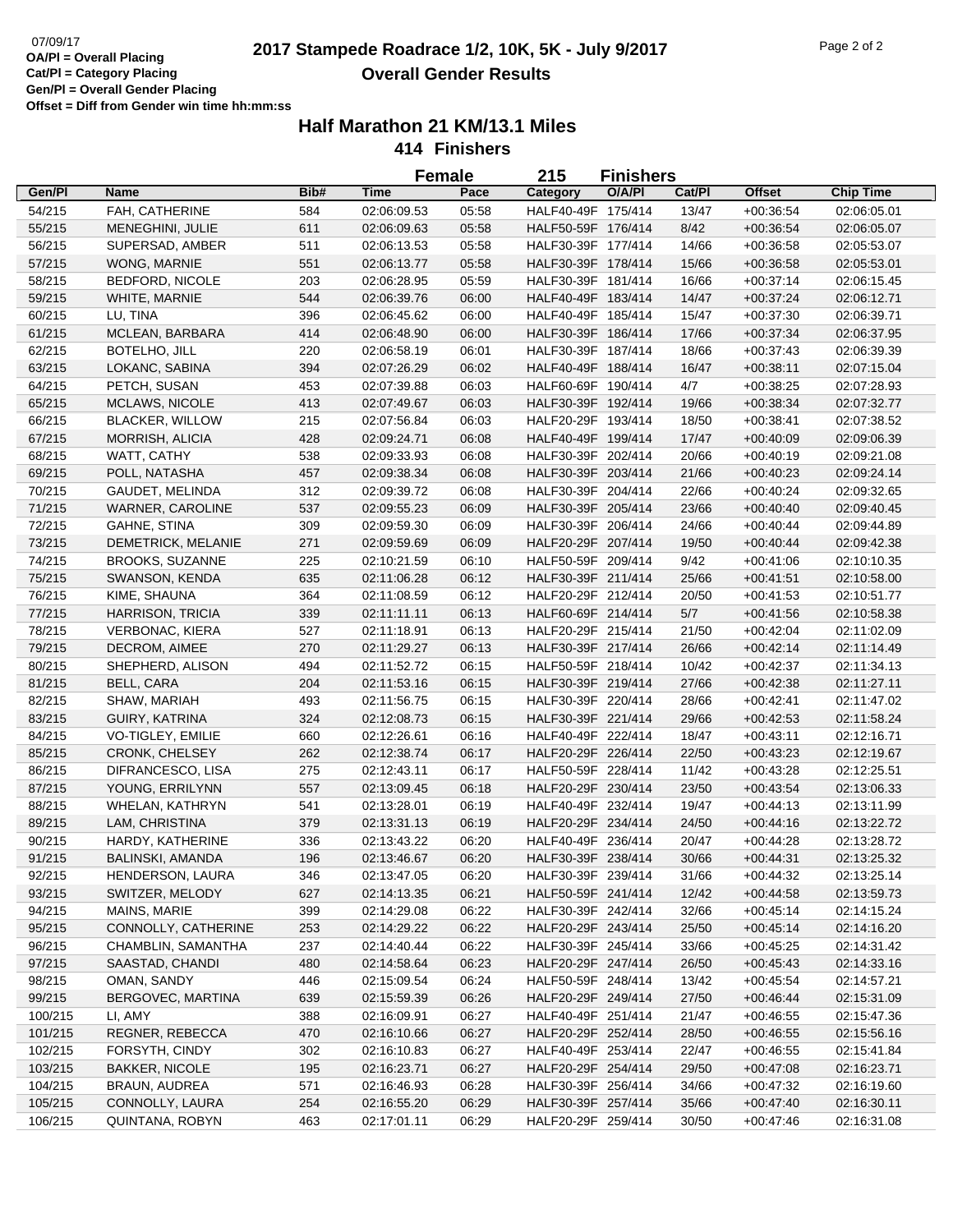# 07/09/17<br>**2017 Stampede Roadrace 1/2, 10K, 5K - July 9/2017** Page 3 of 3 **Overall Gender Results**

|         |                                  |      | <b>Female</b>              |       | 215                                      | <b>Finishers</b> |        |                            |                            |
|---------|----------------------------------|------|----------------------------|-------|------------------------------------------|------------------|--------|----------------------------|----------------------------|
| Gen/Pl  | <b>Name</b>                      | Bib# | <b>Time</b>                | Pace  | Category                                 | O/A/PI           | Cat/Pl | <b>Offset</b>              | <b>Chip Time</b>           |
| 107/215 | MOULT, PHILLIPA                  | 430  | 02:17:01.28                | 06:29 | HALF50-59F 260/414                       |                  | 14/42  | $+00.47.46$                | 02:16:38.32                |
| 108/215 | COCKBURN, JESSICA                | 248  | 02:17:39.70                | 06:31 | HALF30-39F 263/414                       |                  | 36/66  | $+00:48:24$                | 02:17:14.84                |
| 109/215 | RICHARDSON, LAURA                | 471  | 02:18:36.35                | 06:34 | HALF20-29F 265/414                       |                  | 31/50  | $+00:49:21$                | 02:18:15.60                |
| 110/215 | MCCLURE, SHAY                    | 407  | 02:18:37.06                | 06:34 | HALF30-39F 266/414                       |                  | 37/66  | $+00:49:22$                | 02:18:30.85                |
| 111/215 | <b>BOURASSA, CHELSEA</b>         | 221  | 02:19:00.68                | 06:35 | HALF20-29F 267/414                       |                  | 32/50  | $+00.49:45$                | 02:18:47.45                |
| 112/215 | STORSLEY, JAMIE                  | 624  | 02:19:27.45                | 06:36 | HALF40-49F 269/414                       |                  | 23/47  | $+00:50:12$                | 02:19:00.12                |
| 113/215 | FIR, TANYA                       | 298  | 02:19:42.97                | 06:37 | HALF40-49F 270/414                       |                  | 24/47  | $+00:50:28$                | 02:19:14.09                |
| 114/215 | ORIEL, CHRISTINE                 | 448  | 02:19:52.08                | 06:37 | HALF40-49F 271/414                       |                  | 25/47  | $+00:50:37$                | 02:19:30.17                |
| 115/215 | DUKELOW, JANICE                  | 283  | 02:20:04.99                | 06:38 | HALF40-49F 272/414                       |                  | 26/47  | $+00:50:50$                | 02:19:52.04                |
| 116/215 | <b>CROCKER, RACHEL</b>           | 644  | 02:20:11.64                | 06:38 | HALF50-59F 273/414                       |                  | 15/42  | $+00:50:56$                | 02:19:53.05                |
| 117/215 | <b>VOLSTEEDT, KOBIE</b>          | 629  | 02:20:17.80                | 06:38 | HALF40-49F 274/414                       |                  | 27/47  | $+00:51:02$                | 02:19:53.64                |
| 118/215 | LESSNER, JENNA                   | 632  | 02:20:29.48                | 06:39 | HALF30-39F 275/414                       |                  | 38/66  | $+00:51:14$                | 02:20:12.58                |
| 119/215 | COTE MCKENNA, RACHEL             | 258  | 02:20:31.20                | 06:39 | HALF40-49F 276/414                       |                  | 28/47  | $+00:51:16$                | 02:20:12.32                |
| 120/215 | LEBLANC, DANIELLE                | 383  | 02:20:50.29                | 06:40 | HALF20-29F 277/414                       |                  | 33/50  | $+00:51:35$                | 02:20:21.75                |
| 121/215 | CARTER, ALIX                     | 235  | 02:21:32.09                | 06:42 | HALF30-39F 280/414                       |                  | 39/66  | $+00:52:17$                | 02:21:07.00                |
| 122/215 | <b>BROGAN, ALLISHA</b>           | 224  | 02:21:47.05                | 06:43 | HALF30-39F 281/414                       |                  | 40/66  | $+00:52:32$                | 02:21:20.20                |
| 123/215 | RISERBATO, ANTONINA              | 633  | 02:21:50.94                | 06:43 | HALF40-49F 282/414                       |                  | 29/47  | $+00:52:36$                | 02:21:23.35                |
| 124/215 | KJAER, KRISTINA                  | 598  | 02:22:08.03                | 06:44 | HALF20-29F 283/414                       |                  | 34/50  | $+00:52:53$                | 02:21:44.92                |
| 125/215 | HARDER, KATHERINE                | 335  | 02:22:09.06                | 06:44 | HALF20-29F 284/414                       |                  | 35/50  | $+00.52:54$                | 02:21:44.06                |
| 126/215 | <b>BOWEN, MAGGIE</b>             | 570  | 02:22:29.30                | 06:45 | HALF50-59F 286/414                       |                  | 16/42  | $+00:53:14$                | 02:22:17.55                |
| 127/215 | HIRSCHE, JULIE                   | 350  | 02:22:29.98                | 06:45 | HALF40-49F 287/414                       |                  | 30/47  | $+00:53:15$                | 02:22:18.23                |
| 128/215 | WETHERELL, DAWNA                 | 540  | 02:22:33.48                | 06:45 | HALF30-39F 288/414                       |                  | 41/66  | $+00:53:18$                | 02:22:18.62                |
| 129/215 | MARSON, LINA                     | 609  | 02:23:10.00                | 06:47 | HALF60-69F 290/414                       |                  | 6/7    | $+00:53:55$                | 02:22:40.46                |
| 130/215 | YUEN, TIFFANY                    | 559  | 02:23:15.44                | 06:47 | HALF20-29F 291/414                       |                  | 36/50  | $+00.54:00$                | 02:22:50.97                |
| 131/215 | DONSKY, MICHELE                  | 582  | 02:23:44.06                | 06:48 | HALF50-59F 297/414                       |                  | 17/42  | $+00:54:29$                | 02:23:15.69                |
| 132/215 | <b>CUNNINGHAM, NICOLE</b>        | 264  | 02:23:57.32                | 06:49 | HALF40-49F 298/414                       |                  | 31/47  | $+00.54:42$                | 02:23:44.23                |
| 133/215 | CASTRO, LISA                     | 663  | 02:23:59.95                | 06:49 | HALF40-49F 299/414                       |                  | 32/47  | $+00.54:45$                | 02:23:57.79                |
| 134/215 | EWEN, MICHELLE                   | 583  |                            | 06:51 | HALF40-49F 301/414                       |                  | 33/47  | $+00.55:28$                |                            |
|         | HERBERT, PAM                     | 347  | 02:24:42.96<br>02:25:01.55 | 06:52 | HALF40-49F 303/414                       |                  | 34/47  |                            | 02:24:14.94<br>02:24:45.99 |
| 135/215 | BAKKER, ANDREA                   | 194  |                            | 06:52 | HALF20-29F 304/414                       |                  | 37/50  | $+00:55:46$                |                            |
| 136/215 | DJAKOVIC, MELISSA                | 277  | 02:25:06.50<br>02:25:10.36 | 06:52 | HALF30-39F 305/414                       |                  | 42/66  | $+00:55:51$<br>$+00.55:55$ | 02:24:46.40<br>02:24:52.04 |
| 137/215 |                                  |      |                            |       |                                          |                  |        |                            |                            |
| 138/215 | MCKAIN, AMBER                    | 411  | 02:25:40.92                | 06:54 | HALF30-39F 306/414<br>HALF20-29F 307/414 |                  | 43/66  | $+00.56:26$                | 02:25:11.06                |
| 139/215 | LINTON, JUSTY                    | 390  | 02:25:54.84                | 06:54 |                                          |                  | 38/50  | $+00:56:39$                | 02:25:41.75                |
| 140/215 | LINTON, MONA                     | 391  | 02:25:55.02                | 06:54 | HALF50-59F 308/414                       |                  | 18/42  | $+00:56:40$<br>$+00.57:18$ | 02:25:41.89                |
| 141/215 | ZWIERS, ARIELLE                  | 669  | 02:26:32.92                | 06:56 | HALF30-39F 309/414                       |                  | 44/66  |                            | 02:26:13.22                |
| 142/215 | CHAN, LEONA                      | 239  | 02:26:39.93                | 06:57 | HALF30-39F 311/414                       |                  | 45/66  | $+00:57:25$                | 02:26:10.73                |
| 143/215 | RAMOS, YOLANDA<br>THOMAS, SHARON | 465  | 02:27:21.92                | 06:59 | HALF30-39F 314/414<br>HALF50-59F 315/414 |                  | 46/66  | $+00.58:07$                | 02:26:55.31                |
| 144/215 |                                  | 517  | 02:27:23.21                | 06:59 |                                          |                  | 19/42  | $+00:58:08$                | 02:27:23.21                |
| 145/215 | <b>BAKER, THERESA</b>            | 193  | 02:27:46.16                | 07:00 | HALF50-59F 317/414                       |                  | 20/42  | $+00:58:31$                | 02:27:41.76                |
| 146/215 | <b>BROCHU, MARIANNE</b>          | 223  | 02:27:54.12                | 07:00 | HALF30-39F 318/414                       |                  | 47/66  | $+00.58.39$                | 02:27:33.58                |
| 147/215 | LOCKE, ANDREA                    | 393  | 02:28:06.00                | 07:01 | HALF20-29F 320/414                       |                  | 39/50  | $+00:58:51$                | 02:27:53.72                |
| 148/215 | CARLISLE, LAURA                  | 233  | 02:28:15.59                | 07:01 | HALF50-59F 321/414                       |                  | 21/42  | $+00.59:00$                | 02:28:11.19                |
| 149/215 | STRAND, KRYSTEN                  | 625  | 02:28:22.11                | 07:01 | HALF20-29F 322/414                       |                  | 40/50  | $+00:59:07$                | 02:28:06.10                |
| 150/215 | AGUASIN, REAGAN                  | 178  | 02:28:22.31                | 07:01 | HALF20-29F 323/414                       |                  | 41/50  | $+00.59:07$                | 02:28:06.08                |
| 151/215 | GAMACHE, KARINA                  | 310  | 02:28:34.62                | 07:02 | HALF30-39F 324/414                       |                  | 48/66  | $+00.59:19$                | 02:28:16.66                |
| 152/215 | FLEMMING, MAREN                  | 299  | 02:29:02.76                | 07:03 | HALF19&UF 325/414                        |                  | 2/2    | $+00.59:47$                | 02:28:54.23                |
| 153/215 | VAN'T HOF, ALYSSA                | 668  | 02:29:49.82                | 07:06 | HALF20-29F 326/414                       |                  | 42/50  | $+01:00:34$                | 02:29:42.53                |
| 154/215 | RAWSON, KRISTA                   | 468  | 02:29:52.28                | 07:06 | HALF50-59F 328/414                       |                  | 22/42  | $+01:00:37$                | 02:29:30.51                |
| 155/215 | JACKMAN, CARLA                   | 354  | 02:29:53.15                | 07:06 | HALF40-49F 329/414                       |                  | 35/47  | $+01:00:38$                | 02:29:31.64                |
| 156/215 | DEROSA, MARISSA                  | 272  | 02:29:53.25                | 07:06 | HALF20-29F 330/414                       |                  | 43/50  | $+01:00:38$                | 02:29:36.94                |
| 157/215 | MARSH, KIM                       | 402  | 02:30:02.54                | 07:06 | HALF50-59F 331/414                       |                  | 23/42  | $+01:00:47$                | 02:29:54.10                |
| 158/215 | MILLS TAYLOR, LAUREN             | 612  | 02:30:05.26                | 07:06 | HALF20-29F 332/414                       |                  | 44/50  | $+01:00:50$                | 02:29:40.79                |
| 159/215 | BAPTIE, SUZANNE                  | 201  | 02:31:25.45                | 07:10 | HALF50-59F 334/414                       |                  | 24/42  | $+01:02:10$                | 02:30:54.85                |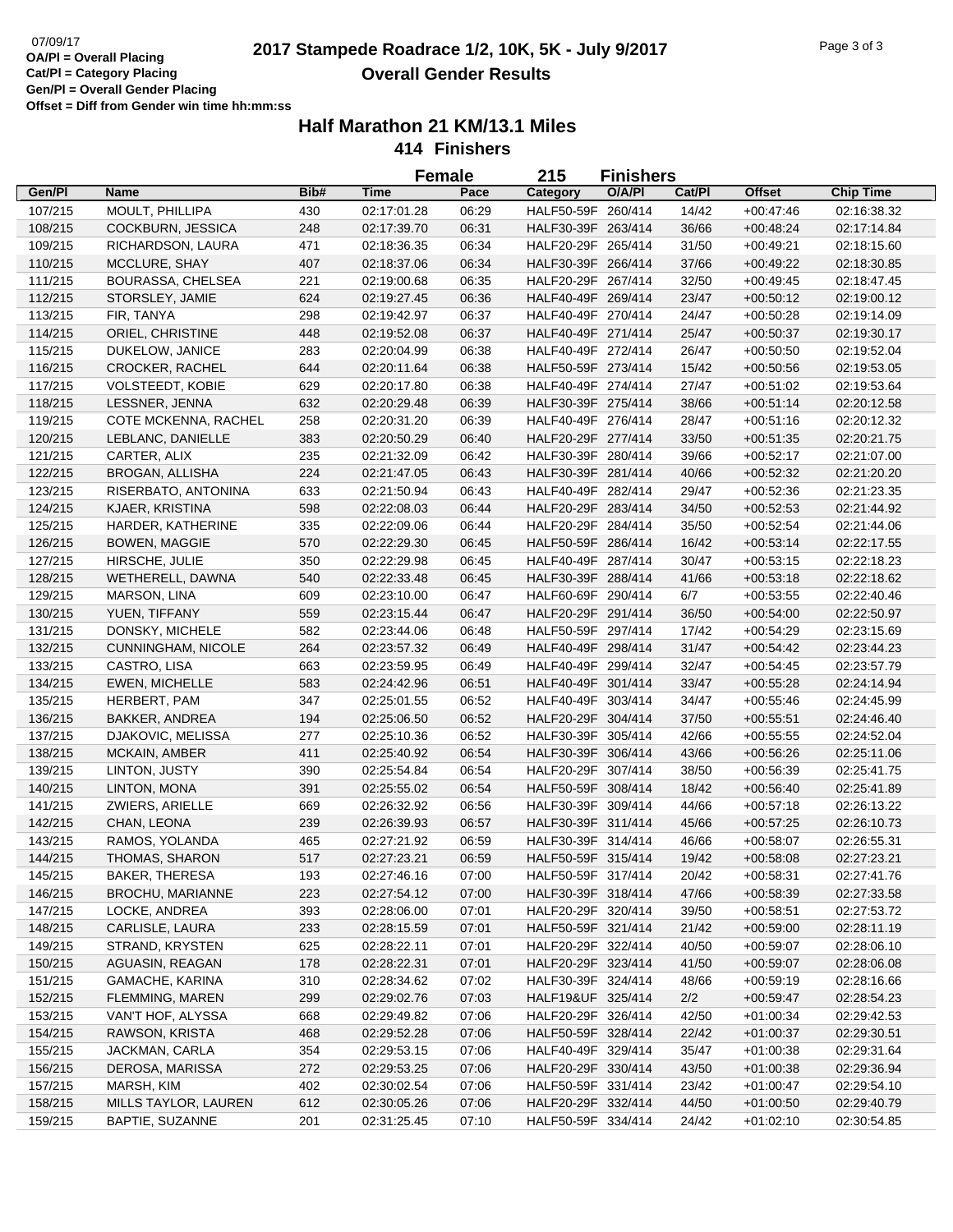# 07/09/17<br>**2017 Stampede Roadrace 1/2, 10K, 5K - July 9/2017** Page 4 of 4 **Overall Gender Results**

|         |                             |      | <b>Female</b> |       | 215                                      | <b>Finishers</b> |        |               |                            |
|---------|-----------------------------|------|---------------|-------|------------------------------------------|------------------|--------|---------------|----------------------------|
| Gen/Pl  | Name                        | Bib# | <b>Time</b>   | Pace  | Category                                 | O/A/PI           | Cat/PI | <b>Offset</b> | <b>Chip Time</b>           |
| 160/215 | WHIBBS, COURTNEY            | 542  | 02:31:33.87   | 07:10 | HALF20-29F 336/414                       |                  | 45/50  | $+01:02:19$   | 02:31:10.62                |
| 161/215 | COLLINGE, HEIDI             | 249  | 02:32:09.30   | 07:12 | HALF40-49F 337/414                       |                  | 36/47  | $+01:02:54$   | 02:31:53.08                |
| 162/215 | BEYNON, MADDIE              | 209  | 02:32:32.77   | 07:13 | HALF20-29F 338/414                       |                  | 46/50  | $+01:03:17$   | 02:32:29.73                |
| 163/215 | SZYMANEK, MEREDITH          | 628  | 02:32:49.85   | 07:14 | HALF30-39F 339/414                       |                  | 49/66  | $+01:03:34$   | 02:32:20.91                |
| 164/215 | BEYNON, DIANE               | 208  | 02:33:10.34   | 07:15 | HALF50-59F 341/414                       |                  | 25/42  | $+01:03:55$   | 02:33:07.30                |
| 165/215 | ROSEHILL, LORI              | 619  | 02:34:56.70   | 07:20 | HALF50-59F 342/414                       |                  | 26/42  | $+01:05:41$   | 02:34:30.65                |
| 166/215 | MELNECHENKOPEDLAR, TRACY416 |      | 02:35:18.25   | 07:21 | HALF40-49F 344/414                       |                  | 37/47  | $+01:06:03$   | 02:35:15.33                |
| 167/215 | HAND, DANA                  | 330  | 02:35:41.75   | 07:22 | HALF50-59F 345/414                       |                  | 27/42  | $+01:06:26$   | 02:35:24.15                |
| 168/215 | FAHR, HEATHER               | 294  | 02:36:14.58   | 07:24 | HALF30-39F 349/414                       |                  | 50/66  | $+01:06:59$   | 02:35:54.82                |
| 169/215 | RYAN, KENDRA                | 479  | 02:37:15.57   | 07:27 | HALF30-39F 351/414                       |                  | 51/66  | $+01:08:00$   | 02:37:09.20                |
| 170/215 | ADAMS, JENNIFER             | 176  | 02:37:32.04   | 07:27 | HALF40-49F 352/414                       |                  | 38/47  | $+01:08:17$   | 02:37:14.84                |
| 171/215 | <b>GREY, LORRAINE</b>       | 322  | 02:38:24.20   | 07:30 | HALF30-39F 353/414                       |                  | 52/66  | $+01:09:09$   | 02:38:10.00                |
| 172/215 | STUDER, KIMBERLEY           | 510  | 02:39:09.44   | 07:32 | HALF40-49F 355/414                       |                  | 39/47  | $+01:09:54$   | 02:38:51.48                |
| 173/215 | MELEKH, GANNA               | 415  | 02:39:47.16   | 07:34 | HALF30-39F 356/414                       |                  | 53/66  | $+01:10:32$   | 02:39:47.16                |
| 174/215 | SKRYNYK, BOBBI              | 496  | 02:40:30.58   | 07:36 | HALF40-49F 357/414                       |                  | 40/47  | $+01:11:15$   | 02:40:09.93                |
| 175/215 | SULATYSKI, COLLEEN          | 626  | 02:40:30.72   | 07:36 | HALF30-39F 358/414                       |                  | 54/66  | $+01:11:15$   | 02:40:10.19                |
| 176/215 | KOSIK, WILMA                | 678  | 02:40:30.80   | 07:36 | HALF50-59F 359/414                       |                  | 28/42  | $+01:11:15$   | 02:40:05.74                |
| 177/215 | <b>BRADY, STACEY</b>        | 671  | 02:41:55.57   | 07:40 | HALF20-29F 361/414                       |                  | 47/50  | $+01:12:40$   | 02:41:25.41                |
| 178/215 | HUDEMA, ALYSIA              | 353  | 02:43:52.82   | 07:46 | HALF30-39F 363/414                       |                  | 55/66  | $+01:14:37$   | 02:43:31.11                |
| 179/215 | CROSSMAN, RACHEL            | 263  | 02:44:12.18   | 07:46 | HALF20-29F 365/414                       |                  | 48/50  | $+01:14:57$   | 02:44:03.56                |
| 180/215 | HARLEY, LORRAINE            | 337  | 02:44:14.30   | 07:47 | HALF40-49F 366/414                       |                  | 41/47  | $+01:14:59$   | 02:44:09.05                |
| 181/215 | <b>SCOTT, SHARLENE</b>      | 620  | 02:45:34.39   | 07:50 | HALF50-59F 368/414                       |                  | 29/42  | $+01:16:19$   | 02:45:19.91                |
| 182/215 | DALE, CINDY                 | 266  | 02:46:06.77   | 07:52 | HALF40-49F 369/414                       |                  | 42/47  | $+01:16:51$   | 02:45:41.12                |
| 183/215 | LEE, SHIN-YI                | 385  | 02:46:07.37   | 07:52 | HALF30-39F 370/414                       |                  | 56/66  | $+01:16:52$   | 02:45:46.12                |
| 184/215 | ROBBLEE, MAGGIE             | 474  | 02:46:08.02   | 07:52 | HALF50-59F 371/414                       |                  | 30/42  | $+01:16:53$   | 02:45:41.77                |
| 185/215 | MATTHEWS, JENNIFER          | 405  | 02:46:40.14   | 07:53 | HALF50-59F 373/414                       |                  | 31/42  | $+01:17:25$   | 02:46:35.89                |
| 186/215 | FREY, PAM                   | 652  | 02:46:55.45   | 07:54 | HALF50-59F 374/414                       |                  | 32/42  | $+01:17:40$   | 02:46:50.05                |
| 187/215 | <b>GREAVES, LISA</b>        | 591  | 02:49:45.02   | 08:02 | HALF50-59F 375/414                       |                  | 33/42  | $+01:20:30$   | 02:49:40.28                |
| 188/215 | <b>BOECHLER, SARAH</b>      | 218  | 02:51:39.13   | 08:08 | HALF30-39F 377/414                       |                  | 57/66  | $+01:22:24$   | 02:51:33.93                |
| 189/215 | KLOEPFER, DANIELLE          | 368  | 02:51:47.65   | 08:08 | HALF30-39F 379/414                       |                  | 58/66  | $+01:22:32$   | 02:51:47.65                |
| 190/215 | LAIR, SHARON                | 378  | 02:52:02.49   | 08:09 | HALF40-49F 380/414                       |                  | 43/47  | $+01:22:47$   | 02:51:56.32                |
| 191/215 | PLETT, CHRISTINE            | 616  | 02:53:34.74   | 08:13 | HALF30-39F 382/414                       |                  | 59/66  | $+01:24:19$   | 02:53:09.31                |
| 192/215 | KUAMOTO, LUCIANA            | 374  | 02:53:54.69   | 08:14 | HALF40-49F 383/414                       |                  | 44/47  | $+01:24:39$   | 02:53:45.76                |
| 193/215 | DREWE, LINDA                | 279  | 02:53:56.81   | 08:14 | HALF50-59F 384/414                       |                  | 34/42  | $+01:24:41$   | 02:53:31.95                |
| 194/215 | COLE, LISA                  | 665  | 02:56:01.17   | 08:20 | HALF50-59F 385/414                       |                  | 35/42  | $+01:26:46$   | 02:56:01.17                |
| 195/215 | RETZER, ANN                 | 666  | 02:56:02.14   | 08:20 | HALF50-59F 386/414                       |                  | 36/42  | $+01:26:47$   | 02:56:02.14                |
| 196/215 | GONCALVES, RACHELLE         | 316  | 02:58:13.61   | 08:26 | HALF30-39F 389/414                       |                  | 60/66  | $+01:28:58$   | 02:58:06.38                |
| 197/215 | <b>GUSTAFSON, BRE</b>       | 325  | 03:00:14.99   | 08:32 | HALF30-39F 392/414                       |                  | 61/66  | $+01:31:00$   | 02:59:59.65                |
| 198/215 | HASHIMI, HOLLY              | 341  | 03:00:15.31   | 08:32 | HALF30-39F 393/414                       |                  | 62/66  | $+01:31:00$   | 02:59:44.61                |
| 199/215 | SCHOFIELD, JO-ANNE          | 489  | 03:04:18.45   | 08:44 | HALF50-59F 395/414                       |                  | 37/42  | $+01:35:03$   | 03:04:13.74                |
| 200/215 | ENGEL-ERICKSON, SCHARI      |      | 03:04:18.48   |       |                                          |                  | 38/42  |               |                            |
|         | HO, CELIA                   | 288  | 03:05:56.23   | 08:44 | HALF50-59F 396/414<br>HALF40-49F 397/414 |                  | 45/47  | $+01:35:03$   | 03:04:13.08<br>03:05:53.99 |
| 201/215 |                             | 351  |               | 08:48 |                                          |                  |        | $+01:36:41$   |                            |
| 202/215 | GORDON, CARLY               | 590  | 03:12:05.26   | 09:06 | HALF20-29F 398/414                       |                  | 49/50  | $+01:42:50$   | 03:11:44.30                |
| 203/215 | KOVACIC, BERNICE            | 371  | 03:12:38.22   | 09:07 | HALF50-59F 399/414<br>HALF30-39F 400/414 |                  | 39/42  | $+01:43:23$   | 03:12:35.38                |
| 204/215 | SCHAFF, LESLIE              | 487  | 03:13:38.78   | 09:10 | HALF50-59F 403/414                       |                  | 63/66  | $+01:44:23$   | 03:13:36.88                |
| 205/215 | CLARK, LENA                 | 246  | 03:19:45.65   | 09:28 |                                          |                  | 40/42  | $+01:50:30$   | 03:19:45.48                |
| 206/215 | YEOMANS, MICHELLE           | 555  | 03:25:12.65   | 09:43 | HALF30-39F 404/414                       |                  | 64/66  | $+01:55:57$   | 03:25:11.37                |
| 207/215 | ROMANOW, MICHELLE           | 476  | 03:25:44.52   | 09:45 | HALF40-49F 405/414                       |                  | 46/47  | $+01:56:29$   | 03:25:44.35                |
| 208/215 | SAMSON, HAYLIE              | 482  | 03:28:29.18   | 09:52 | HALF30-39F 406/414                       |                  | 65/66  | $+01:59:14$   | 03:28:27.50                |
| 209/215 | KEMP, JENNIFER              | 363  | 03:32:13.09   | 10:03 | HALF30-39F 407/414                       |                  | 66/66  | $+02:02:58$   | 03:32:11.69                |
| 210/215 | GRAHAM, DEBRA               | 318  | 03:32:14.16   | 10:03 | HALF60-69F 408/414                       |                  | 7/7    | $+02:02:59$   | 03:32:12.08                |
| 211/215 | LEE, TERRY                  | 603  | 03:35:00.82   | 10:11 | HALF50-59F 410/414                       |                  | 41/42  | $+02:05:45$   | 03:35:00.81                |
| 212/215 | GROOP, LINDA                | 592  | 03:40:58.97   | 10:28 | HALF40-49F 411/414                       |                  | 47/47  | $+02:11:44$   | 03:40:58.74                |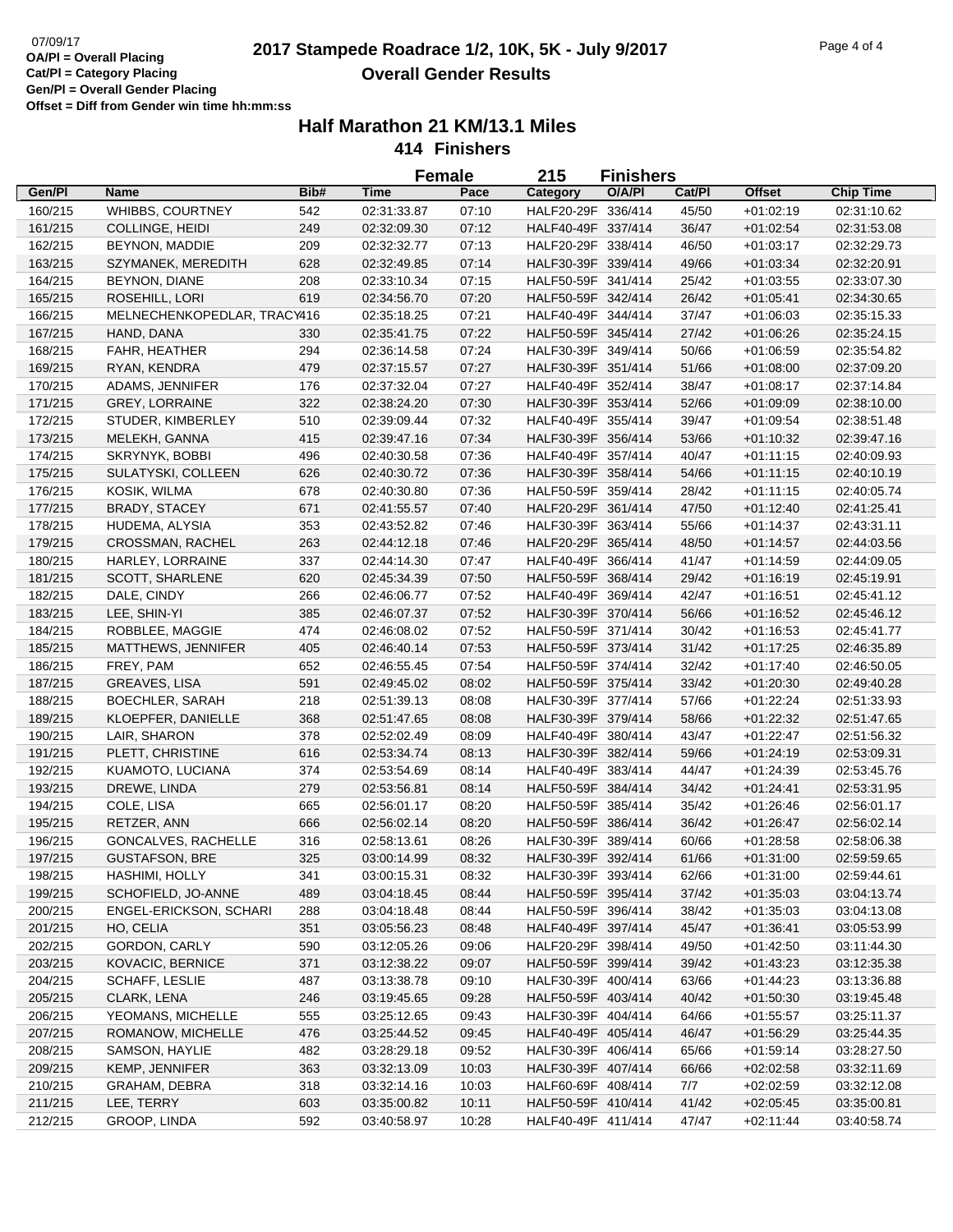# 07/09/17<br>**2017 Stampede Roadrace 1/2, 10K, 5K - July 9/2017** Page 5 of 5 **Overall Gender Results**

# **Half Marathon 21 KM/13.1 Miles**

**414 Finishers**

|         |                       |      | Female      |       | 215               | <b>Finishers</b> |        |               |                  |
|---------|-----------------------|------|-------------|-------|-------------------|------------------|--------|---------------|------------------|
| Gen/Pl  | <b>Name</b>           | Bib# | Time        | Pace  | Category          | O/A/PI           | Cat/Pl | <b>Offset</b> | <b>Chip Time</b> |
| 213/215 | <b>GROOP, KAITLYN</b> | 653  | 03:40:59.77 | 10:28 | HALF20-29F        | 412/414          | 50/50  | $+02.11.44$   | 03:40:59.02      |
| 214/215 | EAGLES-RAMSAY, KIM    | 650  | 03:40:59.79 | 10:28 | <b>HALF50-59F</b> | 413/414          | 42/42  | $+02.11.44$   | 03:40:58.31      |
| 215/215 | SAMUELSON, MARLENE    | 483  | 03:55:40.90 | 11:10 | HALF70+F          | 414/414          | 1/1    | $+02.26.26$   | 03:55:40.11      |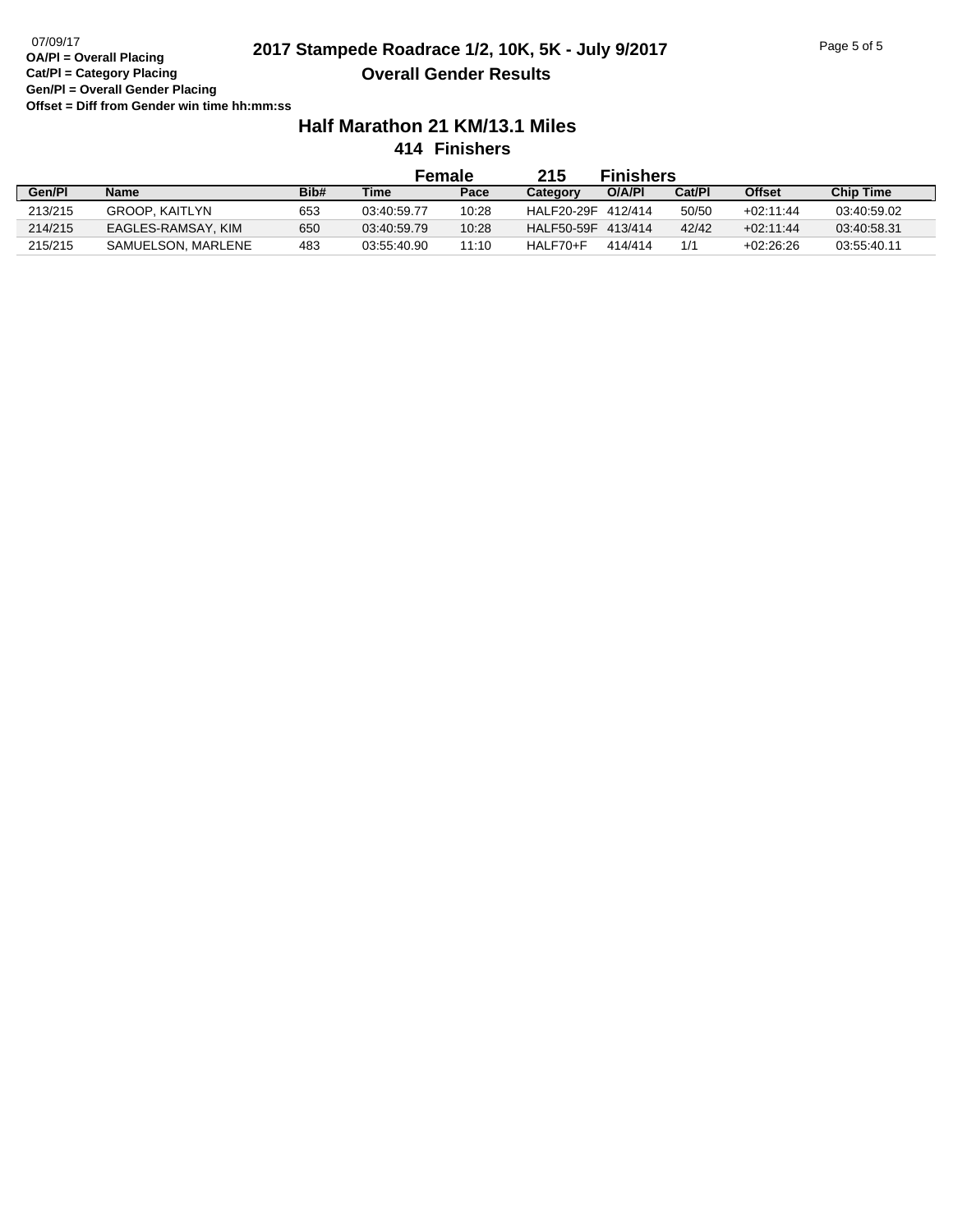## 07/09/17<br>**2017 Stampede Roadrace 1/2, 10K, 5K - July 9/2017** Page 6 of 6 Page 6 of 6 **Overall Gender Results**

|                  |                                         |      | <b>Male</b>                |                | 199                                    | <b>Finishers</b> |        |                            |                            |
|------------------|-----------------------------------------|------|----------------------------|----------------|----------------------------------------|------------------|--------|----------------------------|----------------------------|
| Gen/Pl           | Name                                    | Bib# | <b>Time</b>                | Pace           | Category                               | O/A/PI           | Cat/Pl | <b>Offset</b>              | <b>Chip Time</b>           |
| 1/199            | VANDERWOUDE, DARRYL                     | 658  | 01:17:47.92                | 03:41          | HALF20-29M 1/414                       |                  | 1/27   | $+00:00:00$                | 01:17:47.91                |
| 2/199            | ROSS, DARYL                             | 477  | 01:18:20.44                | 03:42          | HALF19&UM 2/414                        |                  | 1/5    | $+00:00:32$                | 01:18:20.33                |
| 3/199            | DAVIS, MARK                             | 269  | 01:22:58.36                | 03:55          | HALF30-39M 3/414                       |                  | 1/52   | $+00:05:10$                | 01:22:57.58                |
| 4/199            | CORMIER, RYAN                           | 256  | 01:25:03.78                | 04:01          | HALF20-29M 4/414                       |                  | 2/27   | $+00:07:15$                | 01:25:03.18                |
| 5/199            | CRABTREE, JACK                          | 259  | 01:25:30.17                | 04:03          | HALF20-29M 5/414                       |                  | 3/27   | $+00:07:42$                | 01:25:28.19                |
| 6/199            | ROBB, JAIME                             | 662  | 01:26:08.10                | 04:04          | HALF30-39M 6/414                       |                  | 2/52   | $+00:08:20$                | 01:26:06.82                |
| 7/199            | SAUNDERS, STEVE                         | 485  | 01:26:55.03                | 04:07          | HALF40-49M 7/414                       |                  | 1/52   | $+00:09:07$                | 01:26:53.93                |
| 8/199            | LINDLAND, KEVIN                         | 389  | 01:27:01.30                | 04:07          | HALF50-59M 8/414                       |                  | 1/41   | $+00:09:13$                | 01:27:00.70                |
| 9/199            | MACFARLANE, REID                        | 398  | 01:27:20.05                | 04:08          | HALF40-49M 9/414                       |                  | 2/52   | $+00:09:32$                | 01:27:19.17                |
| 10/199           | ASHTON, CHRISTOPHER                     | 188  | 01:28:34.20                | 04:11          | HALF30-39M 10/414                      |                  | 3/52   | $+00:10:46$                | 01:28:33.50                |
| 11/199           | THORPE, BRUCE                           | 520  | 01:29:26.03                | 04:14          | HALF50-59M 12/414                      |                  | 2/41   | $+00:11:38$                | 01:29:22.90                |
| 12/199           | VIDELA, XAVIER                          | 530  | 01:30:18.63                | 04:16          | HALF20-29M 13/414                      |                  | 4/27   | $+00:12:30$                | 01:30:17.15                |
| 13/199           | PELLIZZARI, ANDREA                      | 646  | 01:33:20.25                | 04:25          | HALF40-49M 15/414                      |                  | 3/52   | $+00:15:32$                | 01:33:17.79                |
| 14/199           | <b>WILSON, PAUL</b>                     | 547  | 01:33:47.77                | 04:26          | HALF40-49M 16/414                      |                  | 4/52   | $+00:15:59$                | 01:33:37.99                |
| 15/199           | BIRD, JOHN                              | 211  | 01:34:38.48                | 04:29          | HALF40-49M 17/414                      |                  | $5/52$ | $+00:16:50$                | 01:34:36.08                |
| 16/199           | KING, STEPHEN                           | 365  | 01:35:13.38                | 04:30          | HALF30-39M 18/414                      |                  | 4/52   | $+00:17:25$                | 01:35:12.42                |
| 17/199           | <b>BARR, MICHAEL</b>                    | 202  | 01:35:21.85                | 04:31          | HALF50-59M 19/414                      |                  | 3/41   | $+00:17:33$                | 01:35:20.37                |
| 18/199           | GRAY, NEIL                              | 320  | 01:35:36.55                | 04:31          | HALF40-49M 20/414                      |                  | 6/52   | $+00:17:48$                | 01:35:36.54                |
| 19/199           | CHIVASA, MUFARO                         | 242  | 01:36:16.38                | 04:33          | HALF40-49M 21/414                      |                  | 7/52   | $+00:18:28$                | 01:36:10.93                |
| 20/199           | LEARMONTH, DAVID                        | 602  | 01:36:44.96                | 04:35          | HALF30-39M 22/414                      |                  | $5/52$ | $+00:18:57$                | 01:36:43.52                |
| 21/199           | DYMENT, GEOFF                           | 284  | 01:37:05.17                | 04:36          | HALF40-49M 23/414                      |                  | 8/52   | $+00:19:17$                | 01:37:03.01                |
| 22/199           | WHITE, LANDON                           | 543  | 01:37:09.11                | 04:36          | HALF30-39M 25/414                      |                  | 6/52   | $+00.19.21$                | 01:37:06.06                |
| 23/199           | <b>BROWN, SAMUEL</b>                    | 641  | 01:37:52.94                | 04:38          | HALF19&UM 26/414                       |                  | 2/5    | $+00:20:05$                | 01:37:47.41                |
| 24/199           | DOLL, JUSTIN                            | 636  | 01:39:39.33                | 04:43          | HALF30-39M 27/414                      |                  | 7/52   | $+00:21:51$                | 01:39:33.26                |
| 25/199           | LEWIS, STEPHEN                          | 605  | 01:39:54.44                | 04:44          | HALF50-59M 28/414                      |                  | 4/41   | $+00:22:06$                | 01:39:49.49                |
| 26/199           | PARR, CHAD                              | 451  | 01:39:59.18                | 04:44          | HALF30-39M 29/414                      |                  | 8/52   | $+00:22:11$                | 01:39:56.78                |
| 27/199           | MACISAAC, DONALD                        | 675  | 01:40:00.74                | 04:44          | HALF19&UM 30/414                       |                  | $3/5$  | $+00:22:12$                | 01:39:58.00                |
| 28/199           | <b>BENKE, MIKE</b>                      | 205  | 01:40:16.86                | 04:45          | HALF30-39M 31/414                      |                  | 9/52   | $+00:22:28$                | 01:40:13.36                |
| 29/199           | <b>GREGGS, JONATHON</b>                 | 321  | 01:40:18.27                | 04:45          | HALF50-59M 32/414                      |                  | 5/41   | $+00:22:30$                | 01:39:46.37                |
| 30/199           | RANDALL, DERRICK                        | 672  | 01:40:22.89                | 04:45          | HALF30-39M 33/414                      |                  | 10/52  | $+00:22:34$                | 01:40:21.25                |
| 31/199           | LEAKVOLD, JEREMY                        | 382  | 01:40:43.24                | 04:46          | HALF20-29M 34/414                      |                  | 5/27   | $+00:22:55$                | 01:40:39.06                |
| 32/199           | GOEHRING, BLAKE                         | 315  | 01:42:27.19                | 04:51          | HALF30-39M 37/414                      |                  | 11/52  | $+00:24:39$                | 01:42:23.19                |
| 33/199           | MOTT, ROB                               | 534  | 01:42:59.66                | 04:52          | HALF40-49M 38/414                      |                  | 9/52   | $+00:25:11$                | 01:42:56.92                |
| 34/199           | CORNELSSEN, RILEY                       | 257  | 01:44:02.74                | 04:55          | HALF19&UM 39/414                       |                  | 4/5    | $+00:26:14$                | 01:44:01.10                |
|                  | MORRISH, IAIN                           | 429  | 01:44:31.14                |                | HALF40-49M 40/414                      |                  | 10/52  | $+00:26:43$                |                            |
| 35/199           | THORNE, TYSON                           | 519  |                            | 04:57<br>04:57 | HALF30-39M 41/414                      |                  | 12/52  |                            | 01:44:24.47<br>01:44:25.12 |
| 36/199<br>37/199 | SENNETT, MICHAEL                        | 492  | 01:44:31.40<br>01:44:36.66 | 04:57          | HALF50-59M 42/414                      |                  | 6/41   | $+00:26:43$<br>$+00:26:48$ | 01:44:26.29                |
| 38/199           |                                         | 647  | 01:45:00.20                | 04:58          | HALF30-39M 44/414                      |                  | 13/52  |                            |                            |
|                  | ROBICHAUD, LEIGHAM                      |      |                            |                | HALF60-69M 45/414                      |                  | 1/22   | $+00:27:12$                | 01:44:57.54                |
| 39/199<br>40/199 | VAIL, PETER                             | 526  | 01:45:00.94                | 04:58          |                                        |                  |        | $+00:27:13$                | 01:44:55.17<br>01:44:59.01 |
|                  | ANDERSON, RYAN<br><b>WEIMAN, KURTIS</b> | 185  | 01:45:03.96                | 04:58          | HALF40-49M 46/414<br>HALF30-39M 52/414 |                  | 11/52  | $+00:27:16$                |                            |
| 41/199           |                                         | 630  | 01:46:15.93                | 05:02          |                                        |                  | 14/52  | $+00:28:28$                | 01:46:10.94                |
| 42/199           | MOLNAR, PATRICE                         | 423  | 01:46:34.21                | 05:03          | HALF20-29M 53/414                      |                  | 6/27   | $+00:28:46$                | 01:46:20.21                |
| 43/199           | <b>BURGESS, NEAL</b>                    | 230  | 01:46:50.62                | 05:03          | HALF30-39M 54/414                      |                  | 15/52  | $+00:29:02$                | 01:46:47.88                |
| 44/199           | OGILVIE, JASON                          | 445  | 01:47:08.60                | 05:04          | HALF30-39M 55/414                      |                  | 16/52  | $+00:29:20$                | 01:47:03.65                |
| 45/199           | GARFORTH-BLES, SAM                      | 638  | 01:48:04.76                | 05:07          | HALF20-29M 58/414                      |                  | 7/27   | $+00:30:16$                | 01:47:53.22                |
| 46/199           | HARRIS, ALEX                            | 338  | 01:48:07.26                | 05:07          | HALF40-49M 59/414                      |                  | 12/52  | $+00:30:19$                | 01:48:02.27                |
| 47/199           | ZIMMERMAN, GARRETT                      | 562  | 01:48:24.30                | 05:08          | HALF30-39M 60/414                      |                  | 17/52  | $+00:30:36$                | 01:48:21.07                |
| 48/199           | MOODY, BENNETT                          | 425  | 01:48:34.30                | 05:08          | HALF20-29M 61/414                      |                  | 8/27   | $+00:30:46$                | 01:48:17.58                |
| 49/199           | OOSTERBAAN, EDWARD                      | 447  | 01:48:47.05                | 05:09          | HALF50-59M 62/414                      |                  | 7/41   | $+00:30:59$                | 01:48:28.63                |
| 50/199           | MARSHALL, MATTHEW                       | 403  | 01:48:56.63                | 05:09          | HALF20-29M 63/414                      |                  | 9/27   | $+00:31:08$                | 01:48:54.87                |
| 51/199           | MUMMERY, CHRIS                          | 435  | 01:49:24.88                | 05:11          | HALF40-49M 64/414                      |                  | 13/52  | $+00:31:36$                | 01:49:18.07                |
| 52/199           | MACEDO, RICHARD                         | 397  | 01:49:27.06                | 05:11          | HALF30-39M 65/414                      |                  | 18/52  | $+00:31:39$                | 01:49:20.53                |
| 53/199           | FOURNIER, SEBASTIEN                     | 304  | 01:49:29.95                | 05:11          | HALF40-49M 66/414                      |                  | 14/52  | $+00:31:42$                | 01:49:22.30                |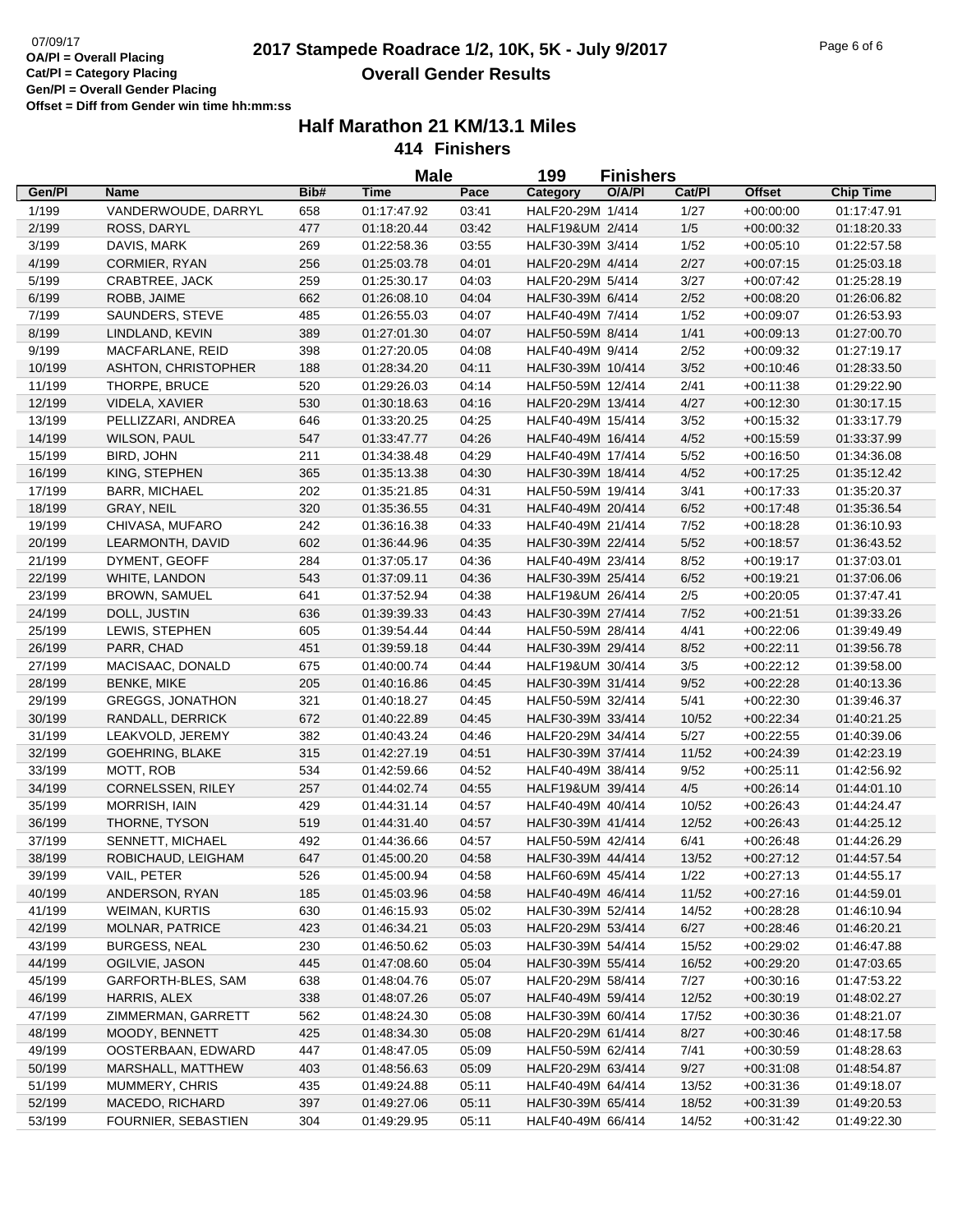# 07/09/17<br>**2017 Stampede Roadrace 1/2, 10K, 5K - July 9/2017** Page 7 of 7 **Overall Gender Results**

|         |                         |      | <b>Male</b> |       | 199                | <b>Finishers</b> |        |               |                  |
|---------|-------------------------|------|-------------|-------|--------------------|------------------|--------|---------------|------------------|
| Gen/Pl  | <b>Name</b>             | Bib# | <b>Time</b> | Pace  | Category           | O/A/PI           | Cat/PI | <b>Offset</b> | <b>Chip Time</b> |
| 54/199  | CRANSTONE, DAVID        | 579  | 01:49:37.09 | 05:11 | HALF50-59M 67/414  |                  | 8/41   | $+00:31:49$   | 01:49:28.36      |
| 55/199  | <b>BURKE, TOM</b>       | 573  | 01:50:02.95 | 05:12 | HALF60-69M 69/414  |                  | 2/22   | $+00:32:15$   | 01:49:58.95      |
| 56/199  | SCHLAUCH, KEVIN         | 488  | 01:50:05.84 | 05:13 | HALF30-39M 70/414  |                  | 19/52  | $+00:32:17$   | 01:49:58.37      |
| 57/199  | <b>CRICHTON, MARK</b>   | 261  | 01:51:09.49 | 05:16 | HALF50-59M 75/414  |                  | 9/41   | $+00:33:21$   | 01:50:54.99      |
| 58/199  | <b>HANLON, PATRICK</b>  | 331  | 01:51:32.05 | 05:17 | HALF50-59M 77/414  |                  | 10/41  | $+00:33:44$   | 01:51:25.54      |
| 59/199  | ASHFORD, JAMES          | 187  | 01:51:38.38 | 05:17 | HALF20-29M 78/414  |                  | 10/27  | $+00:33:50$   | 01:51:34.02      |
| 60/199  | LUDWIGSEN, HARALD       | 606  | 01:51:42.80 | 05:17 | HALF40-49M 79/414  |                  | 15/52  | $+00:33:54$   | 01:51:17.37      |
| 61/199  | WISNOSKI, TIM           | 548  | 01:51:43.48 | 05:17 | HALF60-69M 80/414  |                  | 3/22   | $+00:33:55$   | 01:51:36.75      |
| 62/199  | TWEED, DARRELL          | 525  | 01:51:43.54 | 05:17 | HALF50-59M 81/414  |                  | 11/41  | $+00:33:55$   | 01:51:36.81      |
| 63/199  | STRETCH, MAX            | 509  | 01:51:45.81 | 05:17 | HALF19&UM 82/414   |                  | 5/5    | $+00:33:57$   | 01:51:36.66      |
| 64/199  | HANSON, MIKE            | 655  | 01:51:52.51 | 05:18 | HALF30-39M 83/414  |                  | 20/52  | $+00:34:04$   | 01:51:46.98      |
| 65/199  | ALBINATI, KEITH         | 180  | 01:51:54.94 | 05:18 | HALF60-69M 84/414  |                  | 4/22   | $+00:34:07$   | 01:51:53.98      |
| 66/199  | WONG, BERNARD           | 567  | 01:51:57.97 | 05:18 | HALF30-39M 85/414  |                  | 21/52  | $+00:34:10$   | 01:51:28.29      |
| 67/199  | FUNK, RON               | 308  | 01:52:01.44 | 05:18 | HALF40-49M 86/414  |                  | 16/52  | $+00:34:13$   | 01:51:55.59      |
| 68/199  | SAVOIE, JOHN            | 486  | 01:52:02.68 | 05:18 | HALF50-59M 87/414  |                  | 12/41  | $+00:34:14$   | 01:51:58.42      |
| 69/199  | KOBETS, GLEB            | 599  | 01:52:43.19 | 05:20 | HALF30-39M 90/414  |                  | 22/52  | $+00:34:55$   | 01:52:42.23      |
| 70/199  | LAWER, ADAM             | 381  | 01:52:46.20 | 05:20 | HALF30-39M 91/414  |                  | 23/52  | $+00:34:58$   | 01:52:37.83      |
| 71/199  | MCINNIS, GERARD         | 410  | 01:52:47.70 | 05:20 | HALF50-59M 92/414  |                  | 13/41  | $+00:34:59$   | 01:52:40.81      |
| 72/199  | MCLEAN, DOUG            | 610  | 01:52:55.79 | 05:21 | HALF60-69M 93/414  |                  | 5/22   | $+00:35:07$   | 01:52:45.00      |
| 73/199  | <b>CONKLIN, STEPHEN</b> | 578  | 01:53:17.86 | 05:22 | HALF30-39M 96/414  |                  | 24/52  | $+00:35:29$   | 01:53:13.98      |
| 74/199  | PHELAN, CIAN            | 615  | 01:53:30.31 | 05:22 | HALF20-29M 97/414  |                  | 11/27  | $+00.35.42$   | 01:53:25.79      |
| 75/199  | ANCHONDO, JOSE ANTONIO  | 184  | 01:53:35.66 | 05:23 | HALF30-39M 98/414  |                  | 25/52  | $+00:35:47$   | 01:53:33.00      |
| 76/199  | STEACY, GENE            | 506  | 01:54:24.02 | 05:25 | HALF60-69M 99/414  |                  | 6/22   | $+00:36:36$   | 01:54:14.57      |
| 77/199  | SMITH, SCOTT            | 498  | 01:54:42.46 | 05:26 | HALF30-39M 101/414 |                  | 26/52  | $+00:36:54$   | 01:54:33.67      |
| 78/199  | TIEH, JOHN              | 522  | 01:54:54.34 | 05:26 | HALF60-69M 102/414 |                  | 7/22   | $+00:37:06$   | 01:54:40.50      |
| 79/199  | MOORE, CHAD             | 677  | 01:55:17.71 | 05:27 | HALF30-39M 104/414 |                  | 27/52  | $+00:37:29$   | 01:55:03.71      |
| 80/199  | <b>BAIN, JASON</b>      | 563  | 01:55:41.54 | 05:29 | HALF30-39M 106/414 |                  | 28/52  | $+00:37:53$   | 01:55:25.90      |
| 81/199  | <b>BUTCHER, GRAHAM</b>  | 231  | 01:55:50.51 | 05:29 | HALF40-49M 108/414 |                  | 17/52  | $+00:38:02$   | 01:55:45.64      |
| 82/199  | <b>BANTLE, GARY</b>     | 200  | 01:56:35.98 | 05:31 | HALF50-59M 110/414 |                  | 14/41  | $+00:38:48$   | 01:56:23.45      |
| 83/199  | O'GRADY, PAUL           | 443  | 01:56:59.80 | 05:32 | HALF30-39M 111/414 |                  | 29/52  | $+00:39:11$   | 01:56:38.95      |
| 84/199  | LEIGHTON, RICH          | 386  | 01:57:14.16 | 05:33 | HALF50-59M 112/414 |                  | 15/41  | $+00:39:26$   | 01:57:02.22      |
| 85/199  | KANJI, ZAMEER           | 360  | 01:57:21.29 | 05:33 | HALF20-29M 115/414 |                  | 12/27  | $+00:39:33$   | 01:57:19.25      |
| 86/199  | <b>BAAR, CLIFF</b>      | 192  | 01:57:43.24 | 05:34 | HALF40-49M 116/414 |                  | 18/52  | $+00:39:55$   | 01:57:34.80      |
| 87/199  | DASTMALCHI, MEHRAN      | 267  | 01:57:47.06 | 05:34 | HALF20-29M 117/414 |                  | 13/27  | $+00:39:59$   | 01:57:39.28      |
| 88/199  | MOYNIHAN, PAUL          | 432  | 01:57:53.57 | 05:35 | HALF50-59M 119/414 |                  | 16/41  | $+00:40:05$   | 01:57:39.87      |
| 89/199  | JOHNSON, DAVE           | 357  | 01:57:56.88 | 05:35 | HALF50-59M 120/414 |                  | 17/41  | $+00:40:08$   | 01:55:03.81      |
| 90/199  | NEVE, ANDREW            | 439  | 01:58:21.82 | 05:36 | HALF50-59M 121/414 |                  | 18/41  | $+00.40.33$   | 01:58:09.91      |
| 91/199  | OWEL, THEO              | 450  | 01:58:42.04 | 05:37 | HALF60-69M 123/414 |                  | 8/22   | $+00:40:54$   | 01:58:37.78      |
| 92/199  | CARLSON, MARK           | 574  | 01:58:55.19 | 05:38 | HALF50-59M 124/414 |                  | 19/41  | $+00:41:07$   | 01:58:42.66      |
| 93/199  | <b>SKRYNYK, CRAIG</b>   | 497  | 01:59:27.41 | 05:39 | HALF40-49M 125/414 |                  | 19/52  | $+00.41.39$   | 01:59:17.13      |
| 94/199  | WACHOWICH, DAVID        | 659  | 01:59:46.76 | 05:40 | HALF50-59M 126/414 |                  | 20/41  | $+00:41:58$   | 01:59:30.24      |
| 95/199  | ETHERIDGE, PHILIP       | 290  | 01:59:46.88 | 05:40 | HALF40-49M 127/414 |                  | 20/52  | $+00:41:58$   | 01:59:42.21      |
| 96/199  | BANHAM, MARK            | 198  | 01:59:55.65 | 05:41 | HALF50-59M 132/414 |                  | 21/41  | $+00:42:07$   | 01:59:47.37      |
| 97/199  | DEMINGS, JOEL           | 631  | 01:59:58.46 | 05:41 | HALF50-59M 133/414 |                  | 22/41  | $+00:42:10$   | 01:59:50.02      |
| 98/199  | FOULGER, GEOFF          | 586  | 01:59:59.02 | 05:41 | HALF20-29M 134/414 |                  | 14/27  | $+00:42:11$   | 01:59:44.90      |
| 99/199  | PISO, CAL               | 456  | 02:00:21.78 | 05:42 | HALF50-59M 136/414 |                  | 23/41  | $+00:42:33$   | 02:00:06.62      |
| 100/199 | HANNAH, KEITH           | 332  | 02:00:33.87 | 05:42 | HALF60-69M 138/414 |                  | 9/22   | $+00.42:45$   | 02:00:24.49      |
| 101/199 | CHARRON, MICHAEL        | 241  | 02:00:52.92 | 05:43 | HALF30-39M 140/414 |                  | 30/52  | $+00:43:05$   | 02:00:35.40      |
| 102/199 | SHEIL, NEVIN            | 621  | 02:00:54.84 | 05:43 | HALF40-49M 141/414 |                  | 21/52  | $+00:43:06$   | 02:00:23.63      |
| 103/199 | QUINN, PAT              | 462  | 02:01:35.59 | 05:45 | HALF50-59M 144/414 |                  | 24/41  | $+00:43:47$   | 02:01:24.08      |
| 104/199 | SAINT CYR, LOUIS        | 481  | 02:01:43.40 | 05:46 | HALF40-49M 145/414 |                  | 22/52  | $+00:43:55$   | 02:01:33.39      |
| 105/199 | <b>BLACK, KENT</b>      | 213  | 02:02:20.59 | 05:47 | HALF50-59M 146/414 |                  | 25/41  | $+00:44:32$   | 02:02:10.60      |
| 106/199 | LALONDE, BRIAN          | 601  | 02:02:29.91 | 05:48 | HALF60-69M 147/414 |                  | 10/22  | $+00:44:41$   | 02:02:09.53      |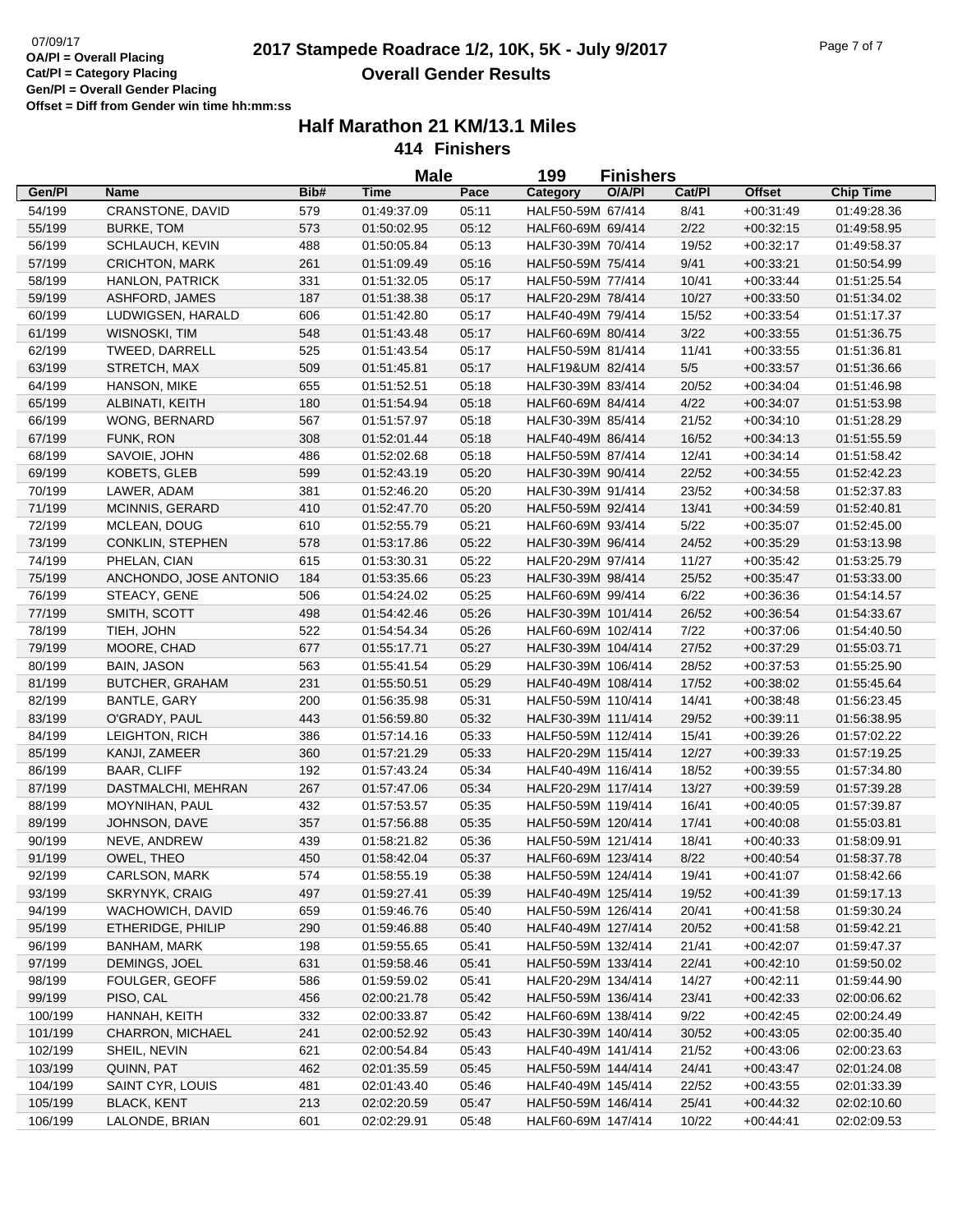# 07/09/17<br>**QA/PI - Overall Placing 2017 Stampede Roadrace 1/2, 10K, 5K - July 9/2017** Page 8 of 8 **Overall Gender Results**

|         |                            |      | <b>Male</b> |       | 199<br><b>Finishers</b> |        |        |               |                  |
|---------|----------------------------|------|-------------|-------|-------------------------|--------|--------|---------------|------------------|
| Gen/Pl  | Name                       | Bib# | <b>Time</b> | Pace  | Category                | O/A/PI | Cat/Pl | <b>Offset</b> | <b>Chip Time</b> |
| 107/199 | MOONEY, SEAN               | 426  | 02:03:02.75 | 05:49 | HALF40-49M 152/414      |        | 23/52  | $+00:45:14$   | 02:02:47.19      |
| 108/199 | JOHNSON, NOEL              | 358  | 02:03:33.61 | 05:51 | HALF30-39M 156/414      |        | 31/52  | $+00:45:45$   | 02:03:22.82      |
| 109/199 | CHALIFOUX, DREW            | 576  | 02:03:43.59 | 05:51 | HALF40-49M 157/414      |        | 24/52  | $+00:45:55$   | 02:03:23.39      |
| 110/199 | TIBERT, RON                | 521  | 02:04:21.63 | 05:53 | HALF40-49M 160/414      |        | 25/52  | $+00:46:33$   | 02:04:05.41      |
| 111/199 | ALBERTS, MITCHELL          | 179  | 02:04:22.77 | 05:53 | HALF20-29M 161/414      |        | 15/27  | $+00:46:34$   | 02:04:06.25      |
| 112/199 | ATICI, MEHMET              | 189  | 02:04:22.89 | 05:53 | HALF30-39M 162/414      |        | 32/52  | $+00:46:34$   | 02:04:07.56      |
| 113/199 | SWABB, CHRIS               | 513  | 02:04:23.07 | 05:53 | HALF40-49M 163/414      |        | 26/52  | $+00:46:35$   | 02:04:11.82      |
| 114/199 | MENDOZA, JOSEPH            | 419  | 02:05:11.80 | 05:56 | HALF50-59M 164/414      |        | 26/41  | $+00:47:23$   | 02:04:56.94      |
| 115/199 | TIGLEY, ALLAN              | 523  | 02:05:15.29 | 05:56 | HALF40-49M 165/414      |        | 27/52  | $+00:47:27$   | 02:05:05.38      |
| 116/199 | MILBURY, DAWSON            | 421  | 02:05:21.71 | 05:56 | HALF50-59M 166/414      |        | 27/41  | $+00:47:33$   | 02:05:01.95      |
| 117/199 | KEIM, NATHAN               | 362  | 02:05:33.30 | 05:57 | HALF30-39M 168/414      |        | 33/52  | $+00:47:45$   | 02:05:24.92      |
| 118/199 | MARCIANO, URI              | 608  | 02:05:37.79 | 05:57 | HALF50-59M 169/414      |        | 28/41  | $+00:47:49$   | 02:05:34.95      |
| 119/199 | MANNEKE, COLE              | 673  | 02:05:39.61 | 05:57 | HALF20-29M 170/414      |        | 16/27  | $+00:47:51$   | 02:05:08.31      |
| 120/199 | SANTOS, MARK               | 484  | 02:05:52.41 | 05:57 | HALF30-39M 171/414      |        | 34/52  | $+00:48:04$   | 02:05:29.96      |
| 121/199 | HEFFERNAN, NIALL           | 345  | 02:06:04.99 | 05:58 | HALF20-29M 174/414      |        | 17/27  | $+00:48:17$   | 02:05:51.90      |
| 122/199 | <b>GROSS, LIONEL</b>       | 323  | 02:06:22.24 | 05:59 | HALF30-39M 179/414      |        | 35/52  | $+00:48:34$   | 02:06:16.53      |
| 123/199 | NELSON, ADAM               | 438  | 02:06:28.87 | 05:59 | HALF30-39M 180/414      |        | 36/52  | $+00:48:40$   | 02:06:15.25      |
| 124/199 | PERRI, GIOVANNI            | 452  | 02:06:38.24 | 06:00 | HALF20-29M 182/414      |        | 18/27  | $+00.48.50$   | 02:06:22.02      |
| 125/199 | LEO, CHRISTOPHER           | 604  | 02:06:45.50 | 06:00 | HALF30-39M 184/414      |        | 37/52  | $+00:48:57$   | 02:06:40.13      |
| 126/199 | OVEREND, BILL              | 449  | 02:07:35.50 | 06:02 | HALF50-59M 189/414      |        | 29/41  | $+00.49:47$   | 02:07:15.80      |
| 127/199 | HOLT, JASON                | 352  | 02:07:46.74 | 06:03 | HALF40-49M 191/414      |        | 28/52  | $+00:49:58$   | 02:07:24.39      |
| 128/199 | <b>BUDGELL, TREVOR</b>     | 229  | 02:08:20.52 | 06:04 | HALF40-49M 194/414      |        | 29/52  | $+00:50:32$   | 02:08:10.87      |
| 129/199 | WITMER, WES                | 549  | 02:08:21.77 | 06:05 | HALF40-49M 195/414      |        | 30/52  | $+00:50:33$   | 02:07:50.04      |
| 130/199 | CASSIDY, DAVID             | 236  | 02:08:26.64 | 06:05 | HALF20-29M 196/414      |        | 19/27  | $+00:50:38$   | 02:08:11.40      |
| 131/199 | <b>GRAHAM, TIMOTHY</b>     | 319  | 02:09:19.95 | 06:07 | HALF30-39M 197/414      |        | 38/52  | $+00:51:32$   | 02:08:54.53      |
| 132/199 | CASEY, JIM                 | 575  | 02:09:23.84 | 06:07 | HALF60-69M 198/414      |        | 11/22  | $+00:51:35$   | 02:09:09.65      |
| 133/199 | CHOWDHURY, TAREQ           | 243  | 02:09:27.85 | 06:08 | HALF40-49M 200/414      |        | 31/52  | $+00:51:39$   | 02:09:14.36      |
| 134/199 | RADZICHOWSKY, IAN          | 464  | 02:09:28.04 | 06:08 | HALF40-49M 201/414      |        | 32/52  | $+00:51:40$   | 02:09:17.47      |
| 135/199 | JOHNSTON, PAUL             | 359  | 02:10:12.09 | 06:10 | HALF50-59M 208/414      |        | 30/41  | $+00:52:24$   | 02:09:56.83      |
| 136/199 | PEMBERTON, JONATHAN        | 645  | 02:10:31.01 | 06:11 | HALF50-59M 210/414      |        | 31/41  | $+00:52:43$   | 02:10:12.80      |
| 137/199 | AULAKH, KHUSHWANT          | 191  | 02:11:08.84 | 06:12 | HALF40-49M 213/414      |        | 33/52  | $+00:53:20$   | 02:11:03.07      |
| 138/199 | BORAK, ALLEN               | 568  | 02:11:27.33 | 06:13 | HALF60-69M 216/414      |        | 12/22  | $+00:53:39$   | 02:11:06.27      |
| 139/199 | RENAUD, LOUIS              | 617  | 02:12:26.93 | 06:16 | HALF50-59M 223/414      |        | 32/41  | $+00:54:39$   | 02:12:15.02      |
| 140/199 | <b>HABERMAN, LUKE</b>      | 654  | 02:12:35.92 | 06:17 | HALF40-49M 224/414      |        | 34/52  | $+00.54.48$   | 02:12:24.47      |
| 141/199 | BOE, KEN                   | 217  | 02:12:38.31 | 06:17 | HALF50-59M 225/414      |        | 33/41  | $+00:54:50$   | 02:12:18.61      |
| 142/199 | MALTSEV, MICHAEL           | 400  | 02:12:42.01 | 06:17 | HALF40-49M 227/414      |        | 35/52  | $+00:54:54$   | 02:12:39.93      |
| 143/199 | <b>KEATING, JOHN</b>       | 361  | 02:12:58.31 | 06:18 | HALF20-29M 229/414      |        | 20/27  | $+00.55:10$   | 02:12:40.53      |
| 144/199 | YELLIN, ALLAN              | 554  | 02:13:10.07 | 06:18 | HALF60-69M 231/414      |        | 13/22  | $+00:55:22$   | 02:12:50.85      |
| 145/199 | WARD, COLIN                | 536  | 02:13:28.12 | 06:19 | HALF30-39M 233/414      |        | 39/52  | $+00.55:40$   | 02:13:08.16      |
| 146/199 | <b>IBEABUCHI, CHINEKWU</b> | 594  | 02:13:42.37 | 06:20 | HALF40-49M 235/414      |        | 36/52  | $+00.55.54$   | 02:13:39.83      |
| 147/199 | LIONG, ERIC                | 392  | 02:13:43.27 | 06:20 | HALF20-29M 237/414      |        | 21/27  | $+00.55.55$   | 02:13:35.02      |
| 148/199 | VERTZ, JOHN                | 529  | 02:14:02.77 | 06:21 | HALF20-29M 240/414      |        | 22/27  | $+00.56:14$   | 02:13:44.35      |
| 149/199 | BANAAG, JAIME              | 197  | 02:14:33.62 | 06:22 | HALF40-49M 244/414      |        | 37/52  | $+00.56.45$   | 02:14:31.24      |
| 150/199 | DRUMMOND, KERR             | 280  | 02:14:45.36 | 06:23 | HALF20-29M 246/414      |        | 23/27  | $+00:56:57$   | 02:14:38.75      |
| 151/199 | NARANG, PRETUM             | 437  | 02:16:05.82 | 06:27 | HALF30-39M 250/414      |        | 40/52  | $+00.58:17$   | 02:15:44.77      |
| 152/199 | COMB, FRASER               | 250  | 02:16:29.19 | 06:28 | HALF40-49M 255/414      |        | 38/52  | $+00:58:41$   | 02:16:01.06      |
| 153/199 | SPOONER, JEFF              | 502  | 02:16:56.39 | 06:29 | HALF20-29M 258/414      |        | 24/27  | $+00:59:08$   | 02:16:43.30      |
| 154/199 | JENKINS, CURTIS            | 355  | 02:17:01.56 | 06:29 | HALF30-39M 261/414      |        | 41/52  | $+00:59:13$   | 02:16:33.54      |
| 155/199 | HAUBRICH, TREVOR           | 342  | 02:17:07.10 | 06:29 | HALF50-59M 262/414      |        | 34/41  | $+00:59:19$   | 02:16:40.35      |
| 156/199 | ARSENAULT, GARY            | 186  | 02:18:18.13 | 06:33 | HALF50-59M 264/414      |        | 35/41  | $+01:00:30$   | 02:18:18.13      |
| 157/199 | KRASNOZON, COLIN           | 372  | 02:19:12.88 | 06:35 | HALF30-39M 268/414      |        | 42/52  | $+01:01:24$   | 02:19:12.88      |
| 158/199 | <b>BENSON, TRENT</b>       | 207  | 02:21:17.69 | 06:41 | HALF60-69M 278/414      |        | 14/22  | $+01:03:29$   | 02:20:48.61      |
| 159/199 | CHYZ, BRAD                 | 245  | 02:21:20.47 | 06:41 | HALF20-29M 279/414      |        | 25/27  | $+01:03:32$   | 02:21:13.80      |